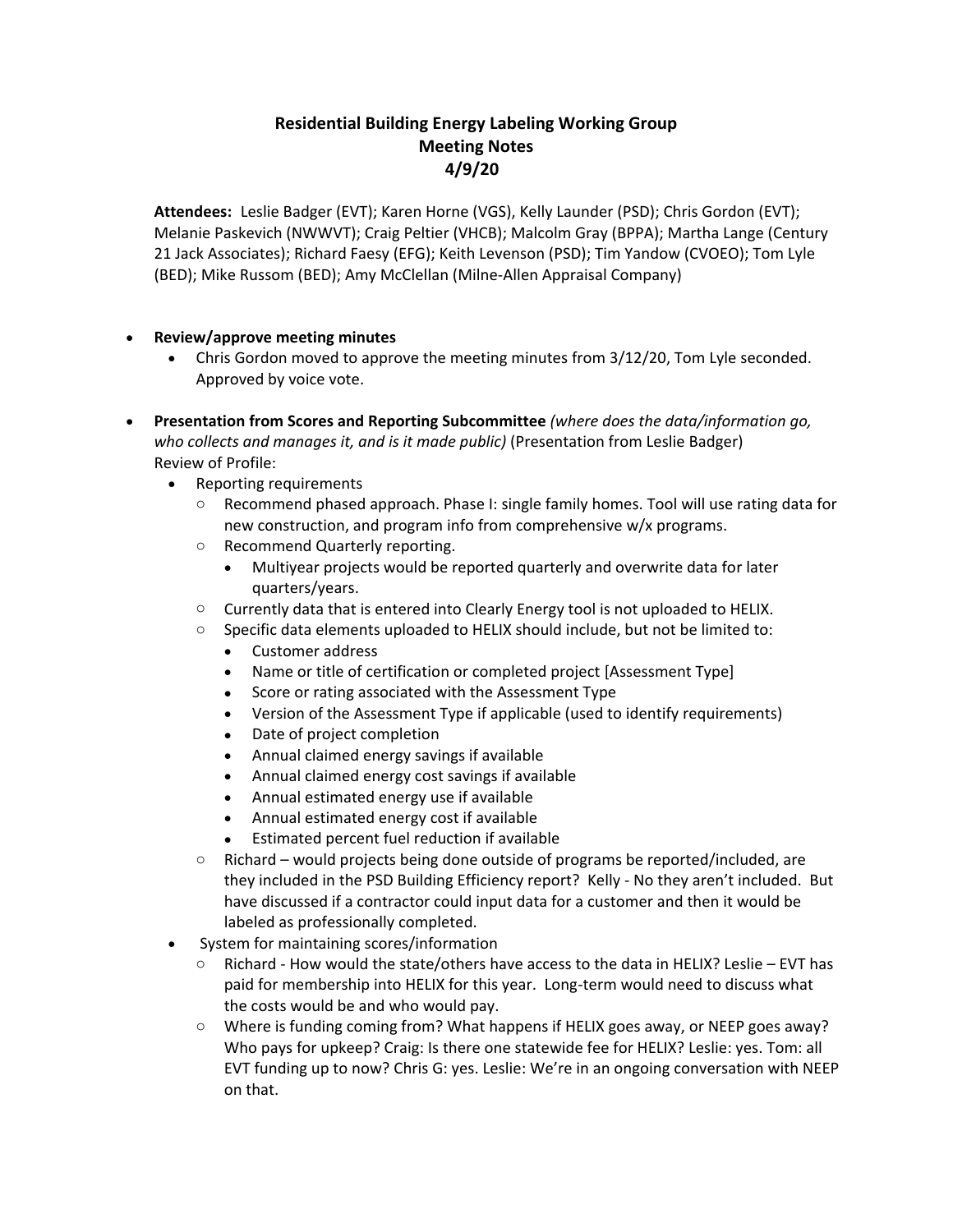- $\circ$  Tom BED would like to be kept in the loop on what the ongoing costs might be
- Public accessibility to data/Privacy
	- $\circ$  HELIX access / protocols with respect to data: Asset based data would be public. Any actual fuel usage is not stored in HELIX. Clearly Energy tool is accessible by anyone. After 30-day lock, could anyone see what homeowner has entered? Tom: nonstarter if public can get access to personal data. It's got to be anonymized. Leslie: Only way PII is accessible is if customer has put in actual energy use data. Suggesting that data does not get stored once label is generated - only the label. Richard: Need to flag this as an issue for Veronique (Clearly Energy)
	- $\circ$  Martha: SPIR has utility info and says that this is public information. We save it for years in case the home gets sold again. Not as worried about privacy issue if people are aware it's public. Leslie: would that hinder people from completing? Martha: we have it in SPIR regardless, so no. We advise homeowners if not required and if you don't know, don't guess. People rarely have a problem with it. Only time is when it is an estate sale or foreclosure. Leslie: utility would not be providing this, just homeowner, right? Tom: I guess so. MF is different if included in the rent.
	- $\circ$  Question of adding caveat to tool that it would be made public. Chris G: Yes, but wait until info has been inputted. Kelly: would be frustrating to input all this data and find out at end of the process that it will be public. Chris G: good point. Also, you don't have to input actuals to get label.
- Field testing

 $\circ$  Leslie - Don't think there needs to be any further testing that needs to be completed.

- Appeals process
	- $\circ$  Need to think through what happens if a homeowner knowingly or unknowingly enters errounous data into the Energy Estimator
	- o Richard: what if seller input label is wrong? Leslie: lock on profile lasts 30 days. Then new owner can claim home. Richard: what about technical appeals? Chris G: depends on ordinance or statute.
	- $\circ$  What appeal process is contemplated if ordinance is mandatory? Richard: what if there is deceit? e.g. 92% AFUE reported vs. 75% actual. Kelly: Imagine its the same as disputes regarding the SPIR or other seller provided information.
	- o Chris G: doesn't seem like appeals process is needed.
- Overall Administrator, Advisory Board
	- $\circ$  Recommend that Efficiency Vermont act as overall administrator of the program. There are costs, though. EVT/CG will come up with estimate. Chris G: back end interface with HELIX. EVT has agreed to take customer calls.
	- $\circ$  Recommend creating a board to make decisions. "If jurisdictions opt to establish a mandatory labeling program, that jurisdiction shall be responsible for oversight, administration, reporting and compliance enforcement. In a mandatory context Efficiency Vermont will be responsible only for ensuring the data and systems are in place…"
	- $\circ$  EVT would field all calls and forward to Clearly Energy for tool issues, or municipality for ordinance issues.
- Other Discussion
	- o Richard: Are WAP projects HPwES certified? They meet all the requirements. Tim Y will look into that.
	- $\circ$  Find out if there are ways to share retroactive project data.
- **Subcommittees updates** (Subcommittee Leads)